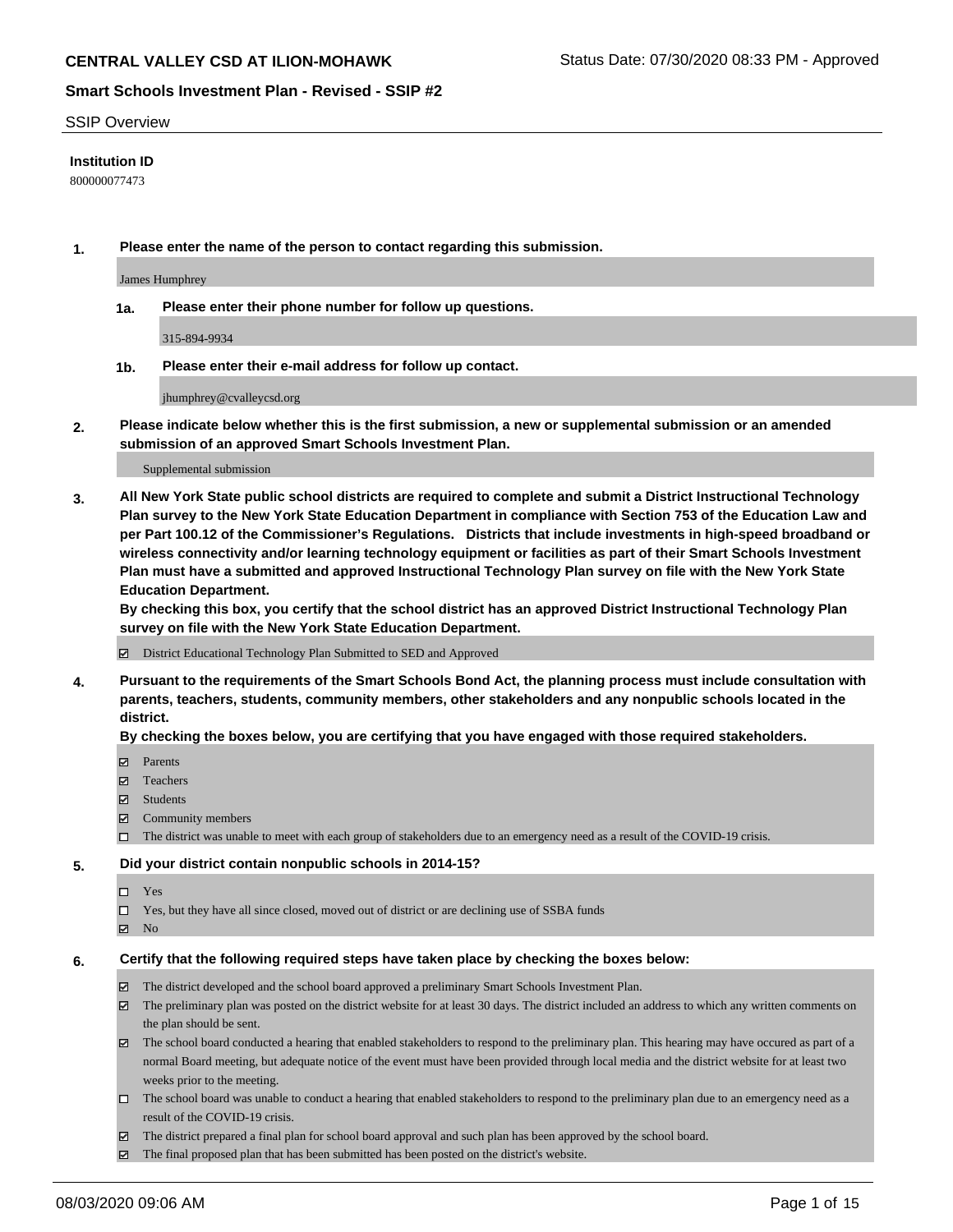SSIP Overview

**6a. Please upload the proposed Smart Schools Investment Plan (SSIP) that was posted on the district's website, along with any supporting materials. Note that this should be different than your recently submitted Educational Technology Survey. The Final SSIP, as approved by the School Board, should also be posted on the website and remain there during the course of the projects contained therein.**

CVSD-SSIP2-5.6-Jarvis-Instructional-Technology-Executive-Summary.pdf

**6b. Enter the webpage address where the final Smart Schools Investment Plan is posted. The Plan should remain posted for the life of the included projects.**

https://www.cvalleycsd.org/wp-content/uploads/2019/10/CVSD-SSIP2-5.6-Jarvis-Instructional-Technology-Executive-Summary.pdf

**7. Please enter an estimate of the total number of students and staff that will benefit from this Smart Schools Investment Plan based on the cumulative projects submitted to date.**

765

**8. An LEA/School District may partner with one or more other LEA/School Districts to form a consortium to pool Smart Schools Bond Act funds for a project that meets all other Smart School Bond Act requirements. Each school district participating in the consortium will need to file an approved Smart Schools Investment Plan for the project and submit a signed Memorandum of Understanding that sets forth the details of the consortium including the roles of each respective district.**

 $\Box$  The district plans to participate in a consortium to partner with other school district(s) to implement a Smart Schools project.

### **9. Please enter the name and 6-digit SED Code for each LEA/School District participating in the Consortium.**

| Partner LEA/District | <b>ISED BEDS Code</b> |
|----------------------|-----------------------|
| (No Response)        | (No Response)         |

#### **10. Please upload a signed Memorandum of Understanding with all of the participating Consortium partners.**

(No Response)

**11. Your district's Smart Schools Bond Act Allocation is:**

\$2,954,211

#### **12. Final 2014-15 BEDS Enrollment to calculate Nonpublic Sharing Requirement**

|            | Public Enrollment | Nonpublic Enrollment | Total Enrollment | l Nonpublic Percentage |
|------------|-------------------|----------------------|------------------|------------------------|
| Enrollment | 2.249             |                      | 2.249.00         | 0.00                   |

**13. This table compares each category budget total, as entered in that category's page, to the total expenditures listed in the category's expenditure table. Any discrepancies between the two must be resolved before submission.**

|                                          | Sub-Allocations | <b>Expenditure Totals</b> | Difference |
|------------------------------------------|-----------------|---------------------------|------------|
| <b>School Connectivity</b>               | 0.00            | 0.00                      | 0.00       |
| Connectivity Projects for<br>Communities | 0.00            | 0.00                      | 0.00       |
| Classroom Technology                     | 512,849.00      | 512,849.00                | 0.00       |
| Pre-Kindergarten Classrooms              | 0.00            | 0.00                      | 0.00       |
| Replace Transportable<br>Classrooms      | 0.00            | 0.00                      | 0.00       |
| <b>High-Tech Security Features</b>       | 0.00            | 0.00                      | 0.00       |
| Nonpublic Loan                           | 0.00            | 0.00                      | 0.00       |
| Totals:                                  |                 |                           |            |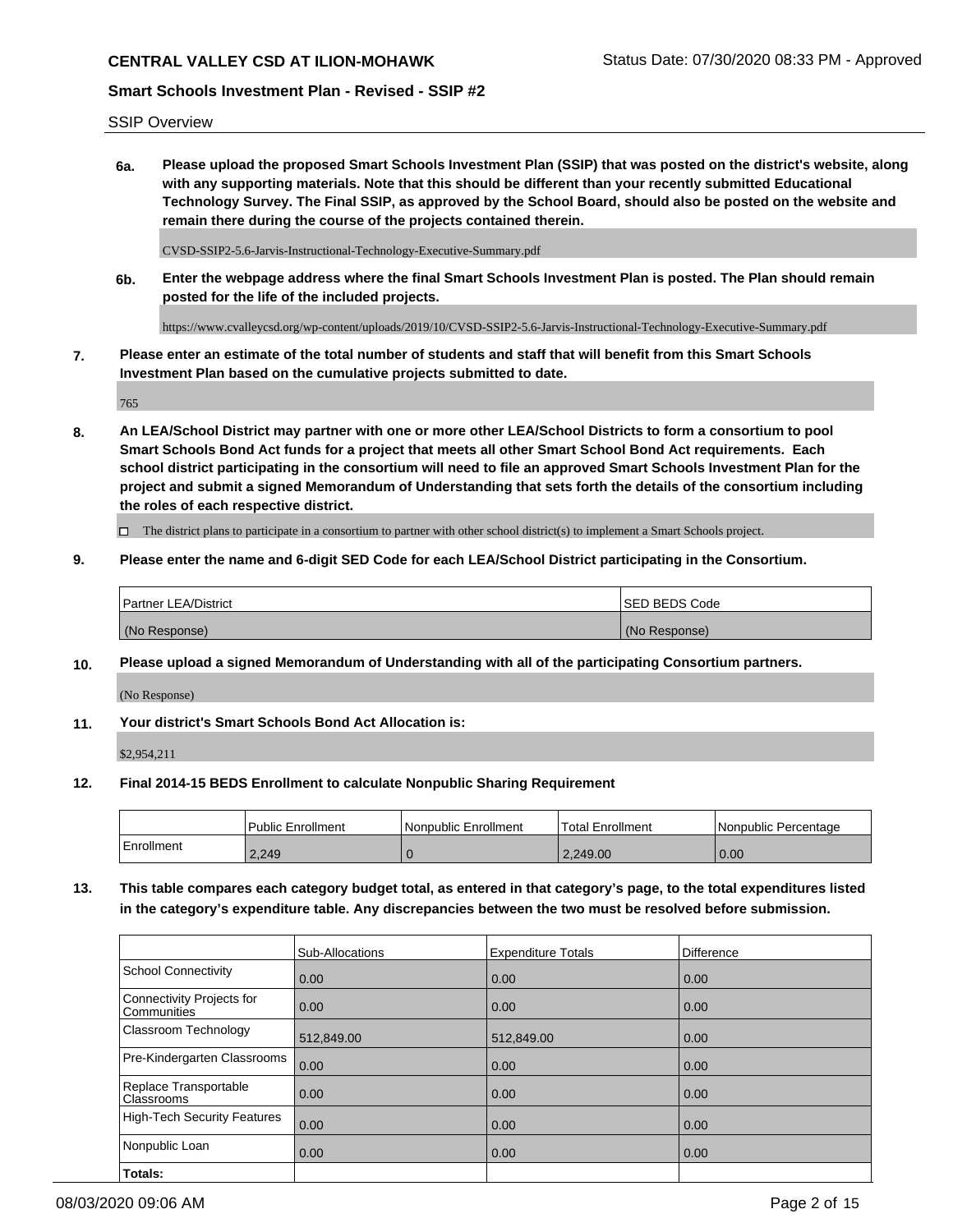SSIP Overview

| 512,849                | 512,849            | 0          |
|------------------------|--------------------|------------|
| <b>Sub-Allocations</b> | Expenditure Totals | Difference |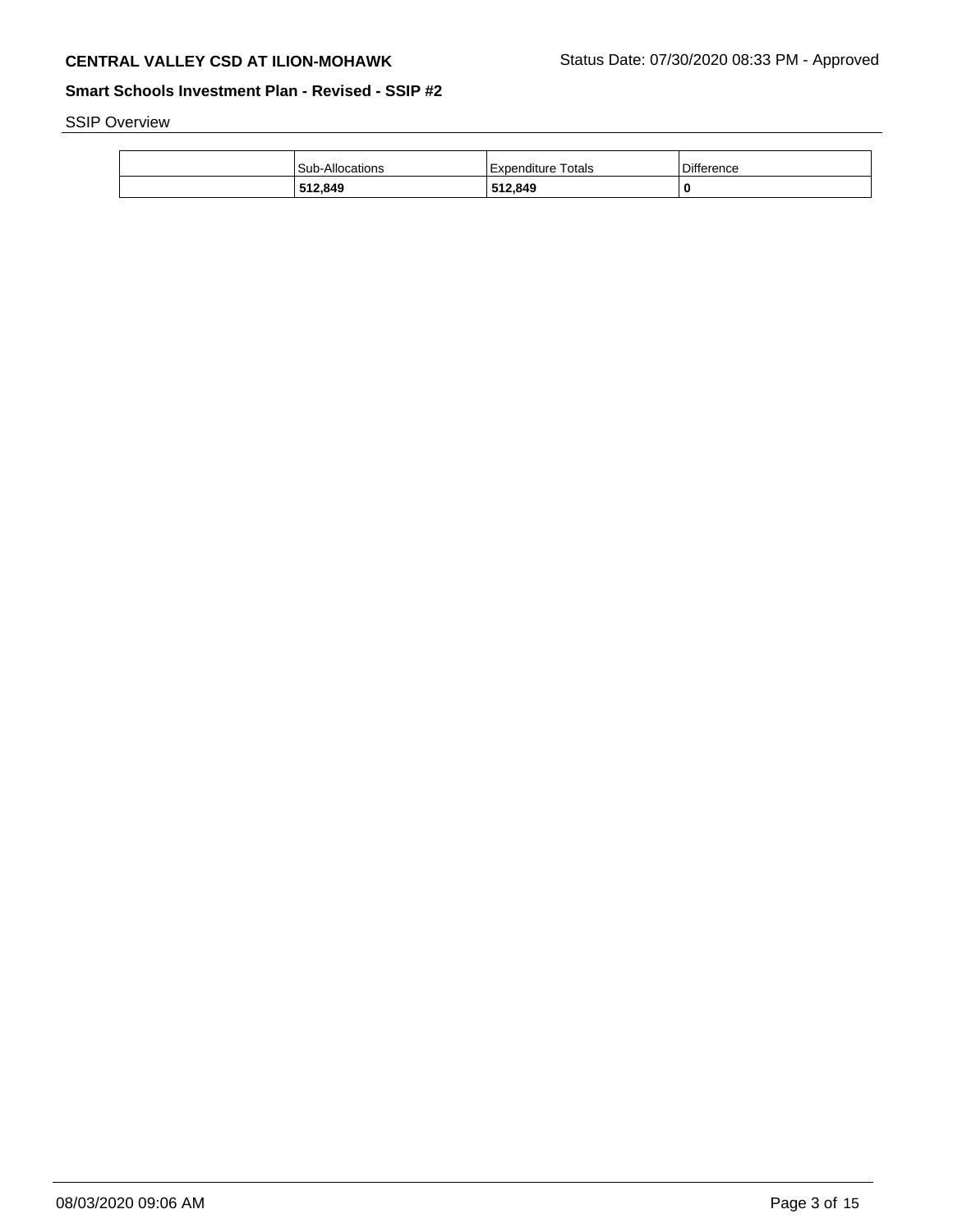School Connectivity

- **1. In order for students and faculty to receive the maximum benefit from the technology made available under the Smart Schools Bond Act, their school buildings must possess sufficient connectivity infrastructure to ensure that devices can be used during the school day. Smart Schools Investment Plans must demonstrate that:**
	- **• sufficient infrastructure that meets the Federal Communications Commission's 100 Mbps per 1,000 students standard currently exists in the buildings where new devices will be deployed, or**
	- **• is a planned use of a portion of Smart Schools Bond Act funds, or**
	- **• is under development through another funding source.**

**Smart Schools Bond Act funds used for technology infrastructure or classroom technology investments must increase the number of school buildings that meet or exceed the minimum speed standard of 100 Mbps per 1,000 students and staff within 12 months. This standard may be met on either a contracted 24/7 firm service or a "burstable" capability. If the standard is met under the burstable criteria, it must be:**

**1. Specifically codified in a service contract with a provider, and**

**2. Guaranteed to be available to all students and devices as needed, particularly during periods of high demand, such as computer-based testing (CBT) periods.**

**Please describe how your district already meets or is planning to meet this standard within 12 months of plan submission.**

(No Response)

**1a. If a district believes that it will be impossible to meet this standard within 12 months, it may apply for a waiver of this requirement, as described on the Smart Schools website. The waiver must be filed and approved by SED prior to submitting this survey.**

 $\Box$  By checking this box, you are certifying that the school district has an approved waiver of this requirement on file with the New York State Education Department.

**2. Connectivity Speed Calculator (Required). If the district currently meets the required speed, enter "Currently Met" in the last box: Expected Date When Required Speed Will be Met.**

|                  | l Number of     | Reauired Speed | Current Speed in Expected Speed |                | Expected Date                       |
|------------------|-----------------|----------------|---------------------------------|----------------|-------------------------------------|
|                  | <b>Students</b> | l in Mbps      | l Mbps                          | to be Attained | When Required                       |
|                  |                 |                |                                 |                | Within 12 Months ISpeed Will be Met |
| Calculated Speed | (No Response)   | 0.00           | (No Response)                   | (No Response)  | currently met                       |

**3. Describe how you intend to use Smart Schools Bond Act funds for high-speed broadband and/or wireless connectivity projects in school buildings.**

(No Response)

**4. Describe the linkage between the district's District Instructional Technology Plan and how the proposed projects will improve teaching and learning. (There should be a link between your response to this question and your responses to Question 1 in Section IV - NYSED Initiatives Alignment: "Explain how the district use of instructional technology will serve as a part of a comprehensive and sustained effort to support rigorous academic standards attainment and performance improvement for students."** 

**Your answer should also align with your answers to the questions in Section II - Strategic Technology Planning and the associated Action Steps in Section III - Action Plan.)**

(No Response)

**5. If the district wishes to have students and staff access the Internet from wireless devices within the school building, or in close proximity to it, it must first ensure that it has a robust Wi-Fi network in place that has sufficient bandwidth to meet user demand.**

**Please describe how you have quantified this demand and how you plan to meet this demand.**

(No Response)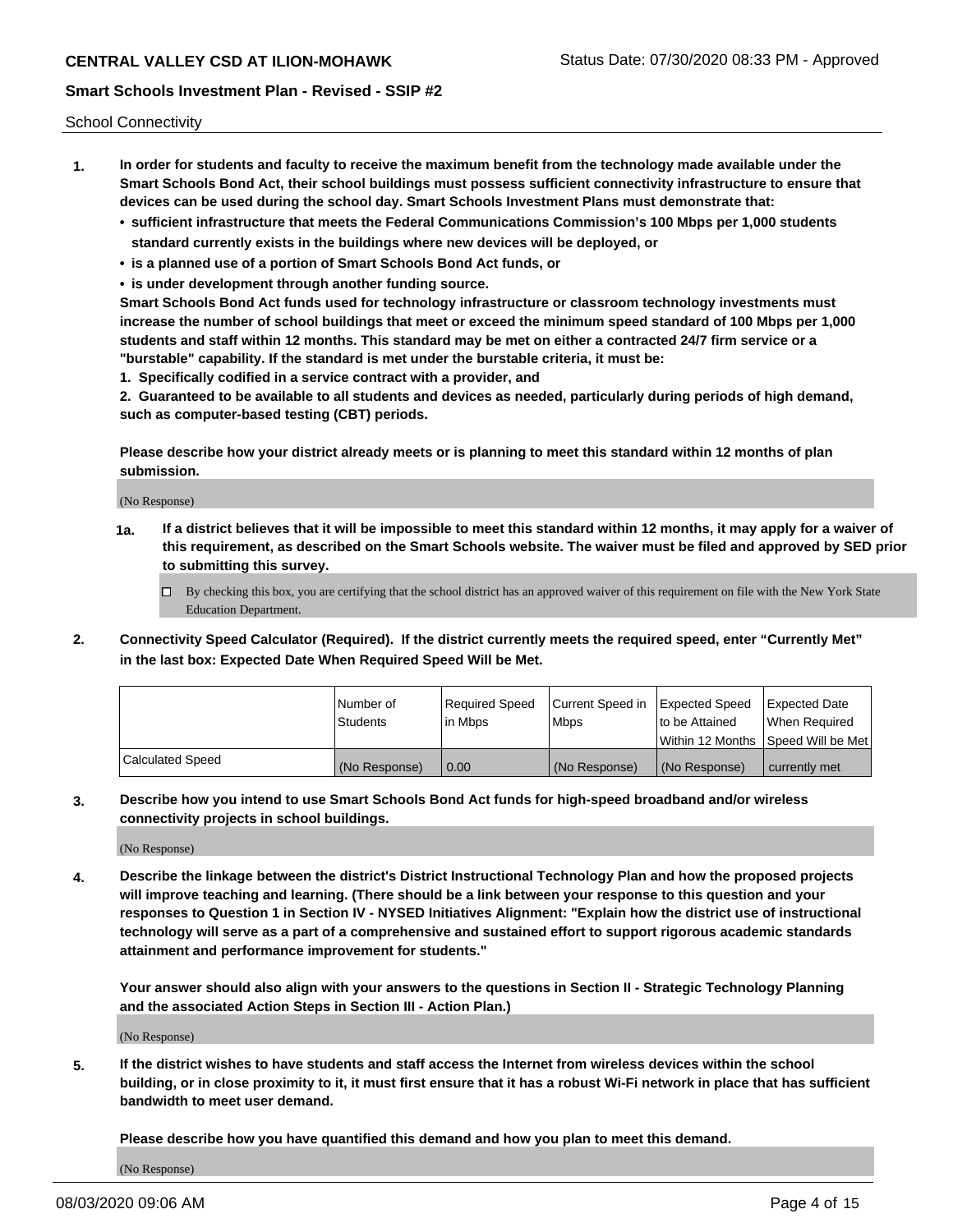## **CENTRAL VALLEY CSD AT ILION-MOHAWK** Status Date: 07/30/2020 08:33 PM - Approved

## **Smart Schools Investment Plan - Revised - SSIP #2**

School Connectivity

**6. Smart Schools plans with any expenditures in the School Connectivity category require a project number from the Office of Facilities Planning. Districts must submit an SSBA LOI and receive project numbers prior to submitting the SSIP. As indicated on the LOI, some projects may be eligible for a streamlined review and will not require a building permit.**

**Please indicate on a separate row each project number given to you by the Office of Facilities Planning.**

| Project Number |  |
|----------------|--|
| (No Response)  |  |

**7. Certain high-tech security and connectivity infrastructure projects may be eligible for an expedited review process as determined by the Office of Facilities Planning.**

**Was your project deemed eligible for streamlined review?**

Yes

**7a. Districts that choose the Streamlined Review Process will be required to certify that they have reviewed all installations with their licensed architect or engineer of record and provide that person's name and license number. The licensed professional must review the products and proposed method of installation prior to implementation and review the work during and after completion in order to affirm that the work was codecompliant, if requested.**

■ I certify that I have reviewed all installations with a licensed architect or engineer of record.

**8. Include the name and license number of the architect or engineer of record.**

| l Name        | Llicense Number |
|---------------|-----------------|
| (No Response) | (No Response)   |

**9. Public Expenditures – Loanable (Counts toward the nonpublic loan calculation)**

| Select the allowable expenditure type.      | <b>PUBLIC</b> Items to be | Quantity             | Cost Per Item    | <b>Total Cost</b> |
|---------------------------------------------|---------------------------|----------------------|------------------|-------------------|
| Repeat to add another item under each type. | Purchased                 |                      |                  |                   |
| (No Response)                               | (No Response)             | l (No<br>l Response) | (No<br>Response) | $\overline{0.00}$ |
|                                             |                           |                      | 0.00             |                   |

#### **10. Public Expenditures – Non-Loanable (Does not count toward nonpublic loan calculation)**

| Select the allowable expenditure | <b>PUBLIC</b> Items to be purchased | Quantity      | Cost per Item | <b>Total Cost</b> |
|----------------------------------|-------------------------------------|---------------|---------------|-------------------|
| type.                            |                                     |               |               |                   |
| Repeat to add another item under |                                     |               |               |                   |
| each type.                       |                                     |               |               |                   |
| (No Response)                    | (No Response)                       | (No Response) | (No Response) | $\overline{0.00}$ |
|                                  |                                     | U             | 0.00          |                   |

**11. Final 2014-15 BEDS Enrollment to calculate Nonpublic Sharing Requirement (no changes allowed.)**

|            | l Public Enrollment | l Nonpublic Enrollment | Total Enrollment | I Nonpublic Percentage |
|------------|---------------------|------------------------|------------------|------------------------|
| Enrollment | 2,249               |                        | 2.249.00         | 0.00                   |

**12. Total Public Budget - Loanable (Counts toward the nonpublic loan calculation)**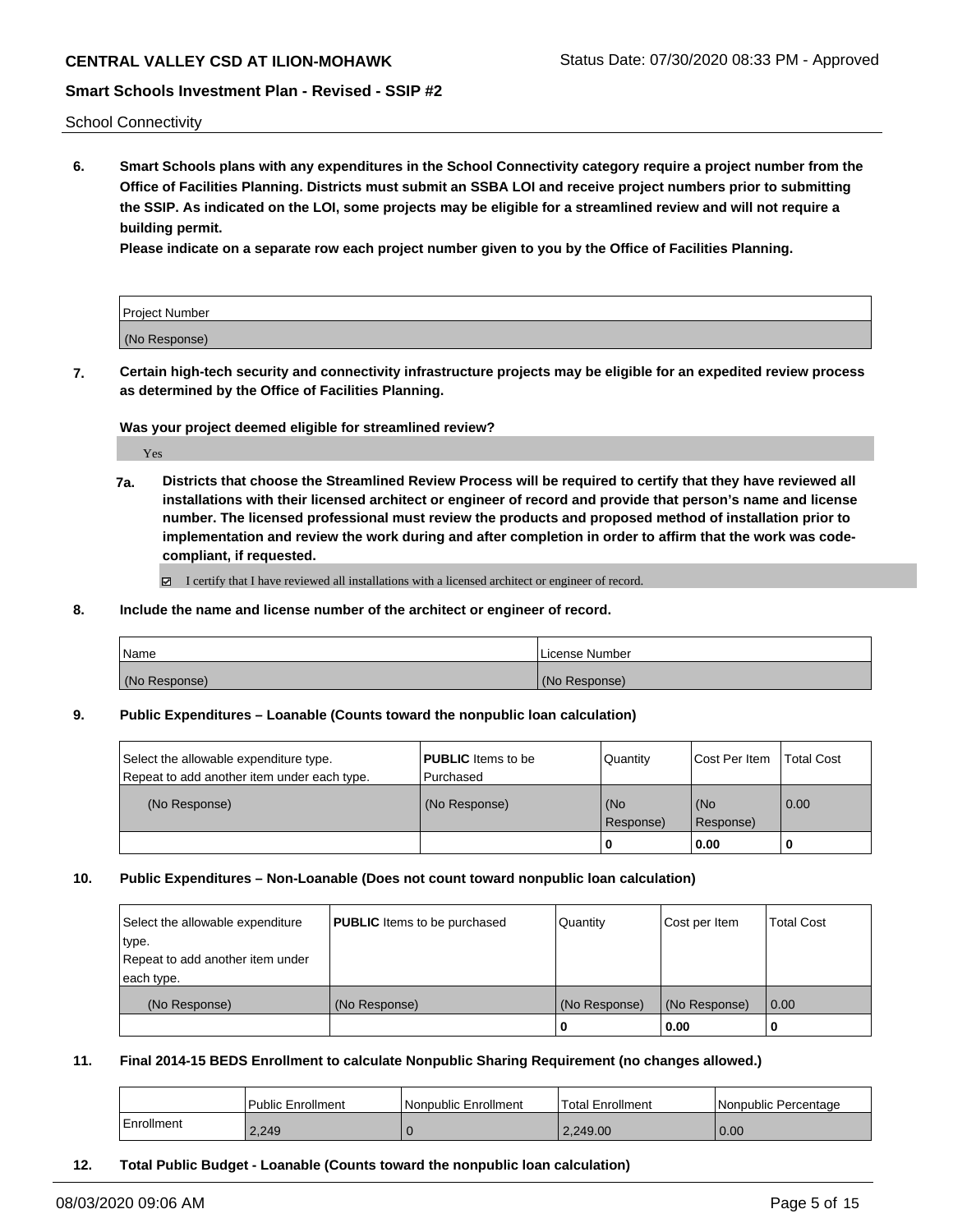School Connectivity

|                                               | <b>Public Allocations</b> | <b>Estimated Nonpublic Loan</b><br>Amount | <b>Estimated Total Sub-Allocations</b> |
|-----------------------------------------------|---------------------------|-------------------------------------------|----------------------------------------|
| Network/Access Costs                          | (No Response)             | 0.00                                      | 0.00                                   |
| School Internal Connections and<br>Components | (No Response)             | 0.00                                      | 0.00                                   |
| Other                                         | (No Response)             | 0.00                                      | 0.00                                   |
| Totals:                                       | 0.00                      | 0                                         | u                                      |

## **13. Total Public Budget – Non-Loanable (Does not count toward the nonpublic loan calculation)**

|                                            | Sub-<br>Allocation |
|--------------------------------------------|--------------------|
| Network/Access Costs                       | (No Response)      |
| <b>Outside Plant Costs</b>                 | (No Response)      |
| School Internal Connections and Components | (No Response)      |
| <b>Professional Services</b>               | (No Response)      |
| Testing                                    | (No Response)      |
| <b>Other Upfront Costs</b>                 | (No Response)      |
| <b>Other Costs</b>                         | (No Response)      |
| Totals:                                    | 0.00               |

## **14. School Connectivity Totals**

|                          | Total Sub-Allocations |
|--------------------------|-----------------------|
| Total Loanable Items     | 0.00                  |
| Total Non-Ioanable Items | 0.00                  |
| <b>Totals:</b>           |                       |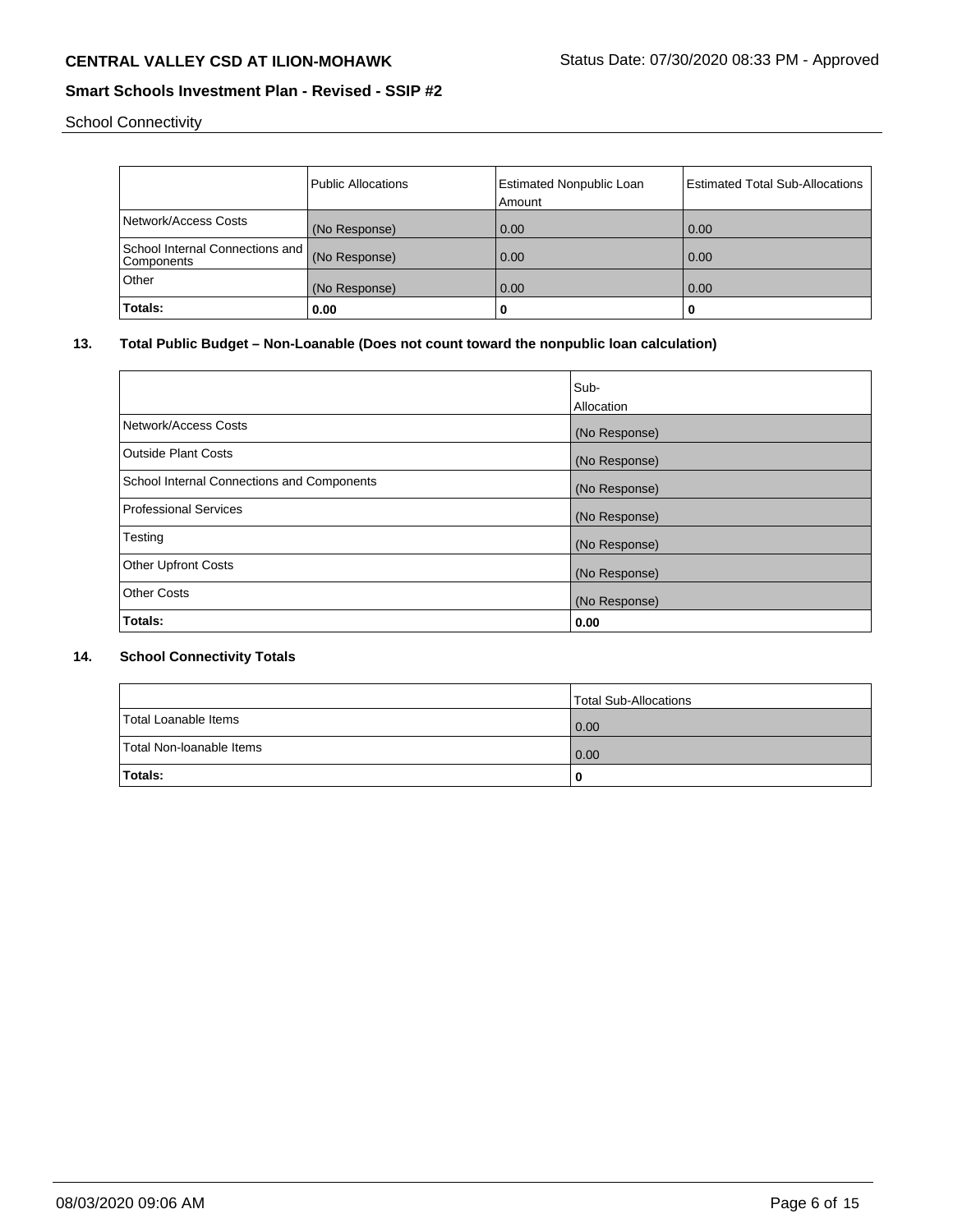Community Connectivity (Broadband and Wireless)

**1. Describe how you intend to use Smart Schools Bond Act funds for high-speed broadband and/or wireless connectivity projects in the community.**

(No Response)

**2. Please describe how the proposed project(s) will promote student achievement and increase student and/or staff access to the Internet in a manner that enhances student learning and/or instruction outside of the school day and/or school building.**

(No Response)

**3. Community connectivity projects must comply with all the necessary local building codes and regulations (building and related permits are not required prior to plan submission).**

 $\Box$  I certify that we will comply with all the necessary local building codes and regulations.

**4. Please describe the physical location of the proposed investment.**

(No Response)

**5. Please provide the initial list of partners participating in the Community Connectivity Broadband Project, along with their Federal Tax Identification (Employer Identification) number.**

| <b>Project Partners</b> | l Federal ID # |
|-------------------------|----------------|
| (No Response)           | (No Response)  |

**6. Please detail the type, quantity, per unit cost and total cost of the eligible items under each sub-category.**

| Select the allowable expenditure | Item to be purchased | Quantity      | Cost per Item | <b>Total Cost</b> |
|----------------------------------|----------------------|---------------|---------------|-------------------|
| type.                            |                      |               |               |                   |
| Repeat to add another item under |                      |               |               |                   |
| each type.                       |                      |               |               |                   |
| (No Response)                    | (No Response)        | (No Response) | (No Response) | 0.00              |
|                                  |                      | o             | 0.00          |                   |

**7. If you are submitting an allocation for Community Connectivity, complete this table.**

**Note that the calculated Total at the bottom of the table must equal the Total allocation for this category that you entered in the SSIP Overview overall budget.**

|                                    | Sub-Allocation |
|------------------------------------|----------------|
| Network/Access Costs               | (No Response)  |
| Outside Plant Costs                | (No Response)  |
| <b>Tower Costs</b>                 | (No Response)  |
| <b>Customer Premises Equipment</b> | (No Response)  |
| <b>Professional Services</b>       | (No Response)  |
| Testing                            | (No Response)  |
| <b>Other Upfront Costs</b>         | (No Response)  |
| <b>Other Costs</b>                 | (No Response)  |
| Totals:                            | 0.00           |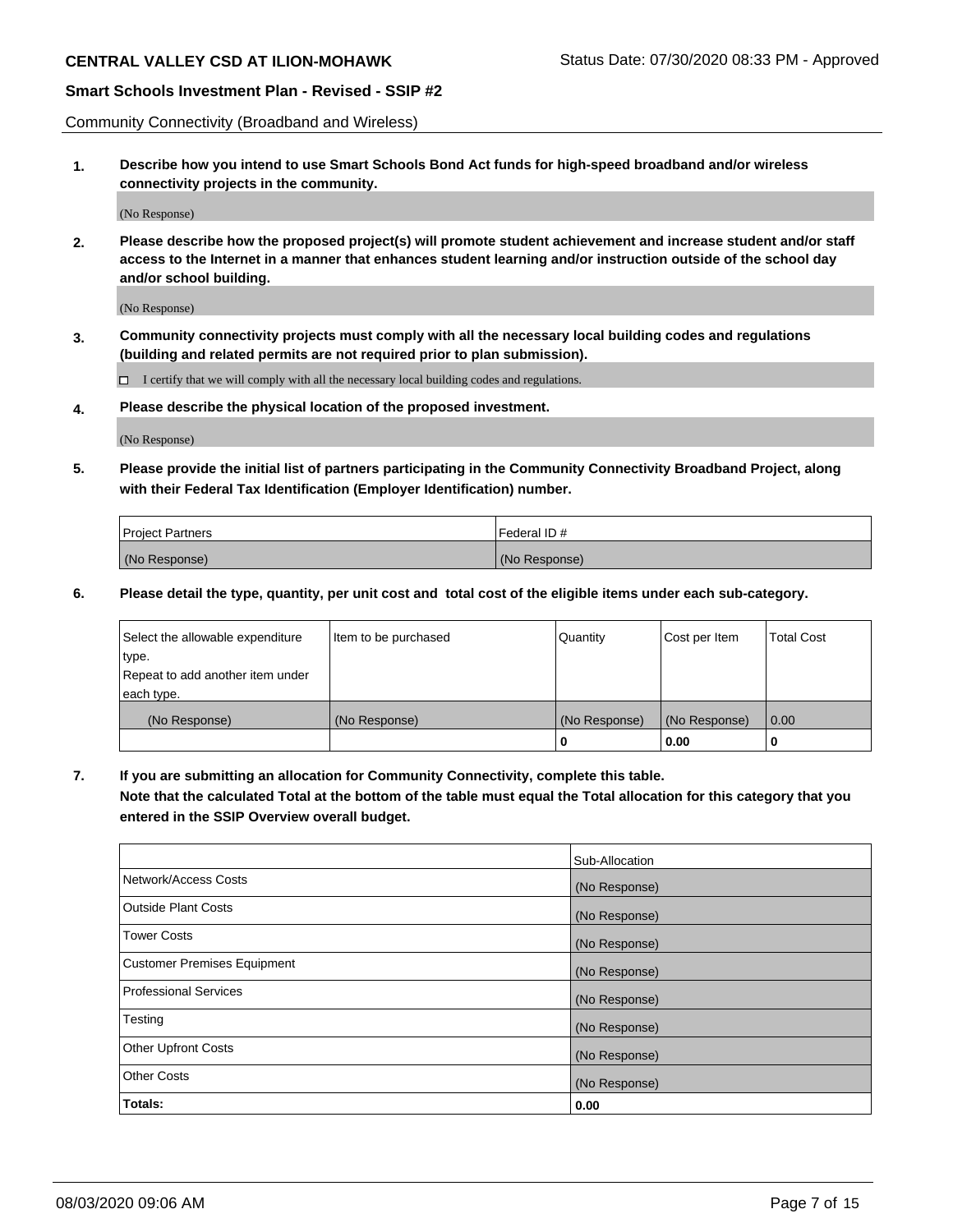### Classroom Learning Technology

**1. In order for students and faculty to receive the maximum benefit from the technology made available under the Smart Schools Bond Act, their school buildings must possess sufficient connectivity infrastructure to ensure that devices can be used during the school day. Smart Schools Investment Plans must demonstrate that sufficient infrastructure that meets the Federal Communications Commission's 100 Mbps per 1,000 students standard currently exists in the buildings where new devices will be deployed, or is a planned use of a portion of Smart Schools Bond Act funds, or is under development through another funding source. Smart Schools Bond Act funds used for technology infrastructure or classroom technology investments must increase the number of school buildings that meet or exceed the minimum speed standard of 100 Mbps per 1,000 students and staff within 12 months. This standard may be met on either a contracted 24/7 firm service or a "burstable" capability. If the standard is met under the burstable criteria, it must be: 1. Specifically codified in a service contract with a provider, and**

**2. Guaranteed to be available to all students and devices as needed, particularly during periods of high demand, such as computer-based testing (CBT) periods.**

**Please describe how your district already meets or is planning to meet this standard within 12 months of plan submission.**

Central Valley Central School District (CVCSD) already meets these requirements in all of its buildings. CVCSD is set up in a Star Network Topology, where the Central Valley Academy (High School) building is the main output to the internet. Each of the three other district building route through the High School. Between each building there is a 1 GB connection, and there is a 1GB connection from the High School. The District's future plans also call for an upgrade of this backbone capacity from 1 GB to 10 GB.

- **1a. If a district believes that it will be impossible to meet this standard within 12 months, it may apply for a waiver of this requirement, as described on the Smart Schools website. The waiver must be filed and approved by SED prior to submitting this survey.**
	- $\Box$  By checking this box, you are certifying that the school district has an approved waiver of this requirement on file with the New York State Education Department.
- **2. Connectivity Speed Calculator (Required). If the district currently meets the required speed, enter "Currently Met" in the last box: Expected Date When Required Speed Will be Met.**

|                  | l Number of     | Required Speed | Current Speed in | Expected Speed     | Expected Date     |
|------------------|-----------------|----------------|------------------|--------------------|-------------------|
|                  | <b>Students</b> | lin Mbps       | <b>Mbps</b>      | to be Attained     | When Reauired     |
|                  |                 |                |                  | l Within 12 Months | Speed Will be Met |
| Calculated Speed | 2.249           | 224.90         | 1000             | 1000               | currently met     |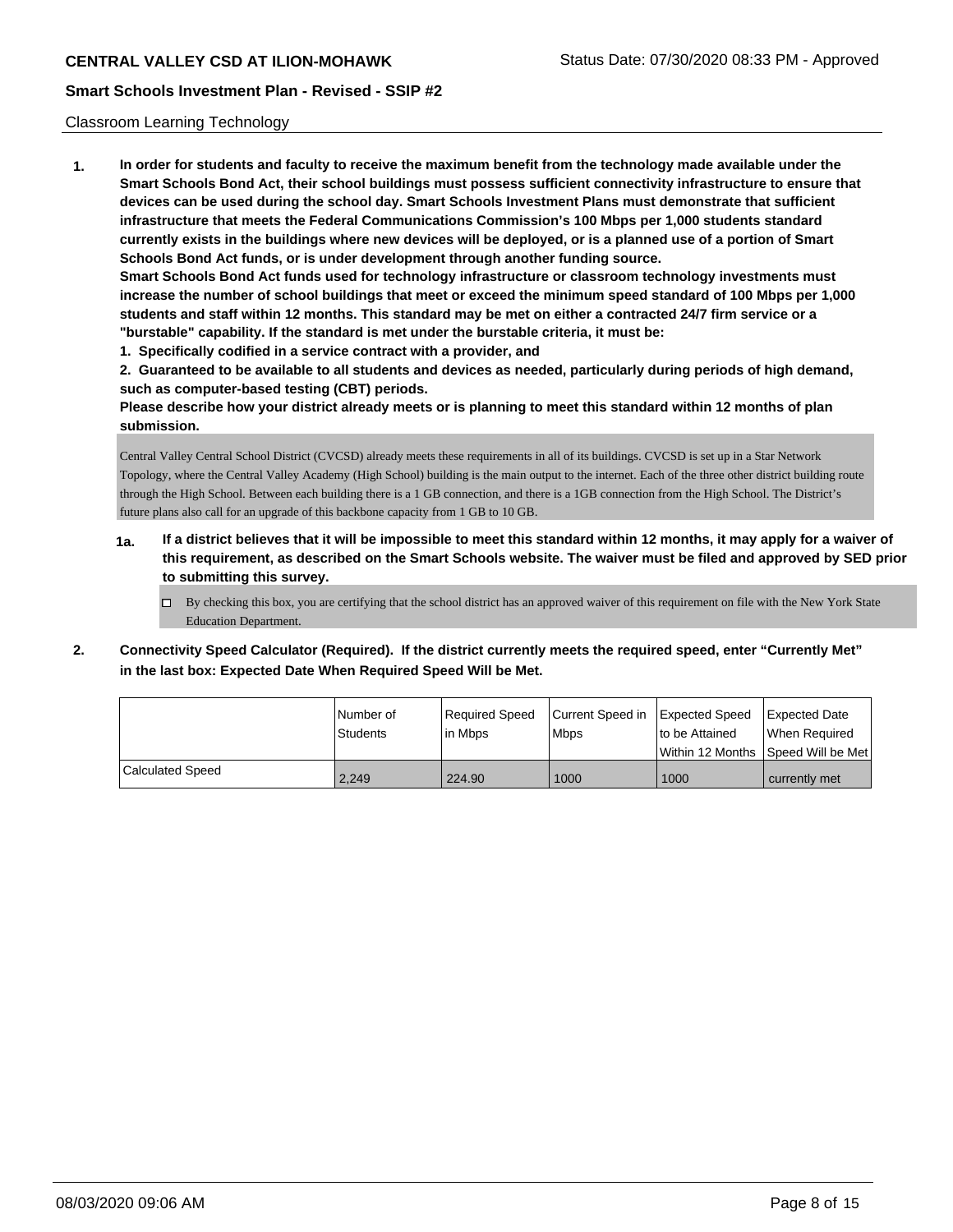### Classroom Learning Technology

**3. If the district wishes to have students and staff access the Internet from wireless devices within the school building, or in close proximity to it, it must first ensure that it has a robust Wi-Fi network in place that has sufficient bandwidth to meet user demand.**

**Please describe how you have quantified this demand and how you plan to meet this demand.**

Our system meets the requirements.

To meet demand requirements:

- The Wireless network is configured with Radius 802.1x Authentication based EAP-PEAP security solutions. Client devices and users access the wireless network using domain username/password authentication credentials. This solution allows for ease of access for users and BYOD solutions while maintaining higher security standards. 3rd Party certificate support is implemented to allow seamless authentication support.
- The Cisco wireless enterprise system is a AP per classroom design that delivers high bandwidth to all users in all district buildings.
- 802.11a/c Wave II AP's are used to support current dual radio wireless specifications to deliver high bandwidth to all users. Backwards compatibility to legacy systems are limited but supported.
- Cisco Wireless Controllers in Redundant HA mode support high bandwidth backbone throughput while maintaining consistent up-time and fast failover planning. Cisco OS systems are reviewed annually and upgraded to support the latest Wireless protocols such as 802.11r, 802.11v and 802.11k. Future support for 802.11ax will be in future design platform code upgrades.
- 802.11a Radio spectrums use 80Mhz channels to support bandwidth a theoretical 1.3Gbps depending on client configurations and backward compatible to 40Mhz channels for legacy clients.
- 802.11g/n is limited to 20Mhz Channel spectrum and used for smaller bandwidth and IoT solutions.
- 802.11b is disabled to eliminate slow and legacy systems.
- Redundant Cisco ISE Network access control servers are used as a policy driven system for both authenticating users and logging the day to day authentication process.

• Outdoor wireless is currently restricted to a small places like the HS football field but this can be enhanced based on needs.

**4. All New York State public school districts are required to complete and submit an Instructional Technology Plan survey to the New York State Education Department in compliance with Section 753 of the Education Law and per Part 100.12 of the Commissioner's Regulations.**

**Districts that include educational technology purchases as part of their Smart Schools Investment Plan must have a submitted and approved Instructional Technology Plan survey on file with the New York State Education Department.**

 $\boxtimes$  By checking this box, you are certifying that the school district has an approved Instructional Technology Plan survey on file with the New York State Education Department.

## **5. Describe the devices you intend to purchase and their compatibility with existing or planned platforms or systems. Specifically address the adequacy of each facility's electrical, HVAC and other infrastructure necessary to install and support the operation of the planned technology.**

This SSIP will allow the District to purchase Chromebooks, laptops, iPads, and device carts to achieve a 1:1

student:device ratio in Jarvis Middle School. (All other buildings in the District already have a 1:1 ratio.) SSIP2 funding will also be used to purchase and install new Interactive Displays in all Jarvis MS classrooms with new teacher laptops. All required supporting AMEP and Technology infrastructure was upgraded during a recent capital project and will meet the needs of these Learning Technology devices.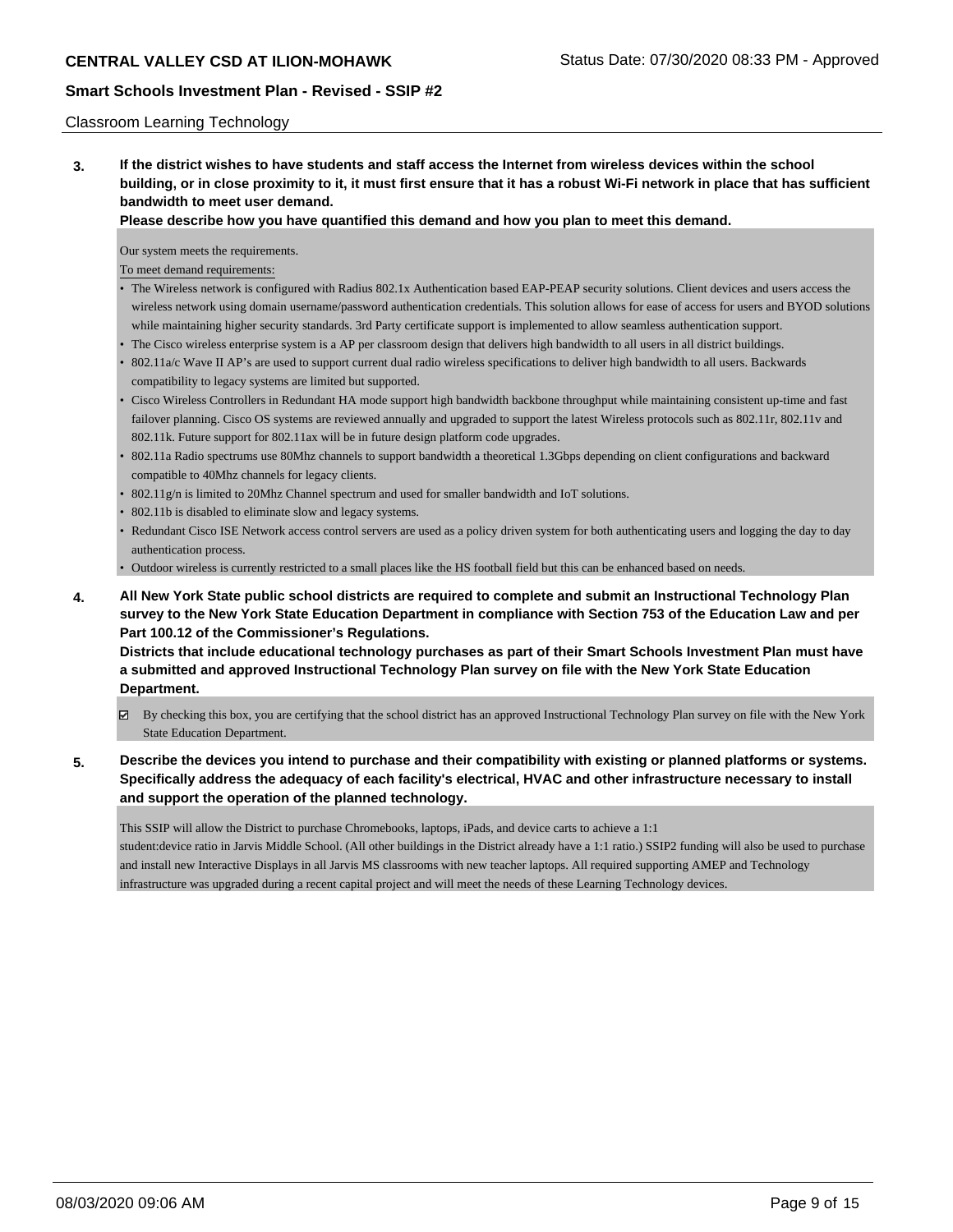### Classroom Learning Technology

- **6. Describe how the proposed technology purchases will:**
	- **> enhance differentiated instruction;**
	- **> expand student learning inside and outside the classroom;**
	- **> benefit students with disabilities and English language learners; and**
	- **> contribute to the reduction of other learning gaps that have been identified within the district.**

**The expectation is that districts will place a priority on addressing the needs of students who struggle to succeed in a rigorous curriculum. Responses in this section should specifically address this concern and align with the district's Instructional Technology Plan (in particular Question 2 of E. Curriculum and Instruction: "Does the district's instructional technology plan address the needs of students with disabilities to ensure equitable access to instruction, materials and assessments?" and Question 3 of the same section: "Does the district's instructional technology plan address the provision of assistive technology specifically for students with disabilities to ensure access to and participation in the general curriculum?")**

**In addition, describe how the district ensures equitable access to instruction, materials and assessments and participation in the general curriculum for both SWD and English Language Learners/Multilingual Learners (ELL/MLL) students.**

The district through our improvements in infrastructure along with one to one devices has helped our students become ready for computer-based testing. We have increased our digital resources including, i-ready, star, Castle learning, Apex learning, BUZZ, google suite, Ed-puzzle, quizlet, and many others. Our teachers are constantly looking for digital resources to supplement their instruction so students don't need to have the teacher in front of them to explore and advance their knowledge of the subject matter. We were able to pilot online state assessments in grades 7 & 8 and look forward to expanding this to all grade levels.

1. Standards attainment - The software/technology we choose (iReady, Raz Kids, Apex Learning, educational apps, etc) and its universal adoption ensure content delivered aligns with standards and guides instructional practice and curriculum development with the same standards focus. The rise of technology has removed educational boundaries, both for students and teachers can collaborate in real-time using advanced educational technologies. Further, it allows the teacher to cater to each and every student's needs in the classroom or outside of the classroom.

 2. Performance improvement - Technology enables classroom teachers and administrators to monitor individual student growth in real-time (formative assessment) and to adjust instruction accordingly (as opposed to waiting for a summative assessment). This ties to the district's investment in personalized learning. The use of classroom assessment software and performance tracking programs helps teachers plan for each student based on their performance and learning capabilities

Through our current learning management digital platform (BUZZ) and google classroom teachers, targeted case managers, and ELL service providers are able to personalize instruction to our students with disabilities and our ELL students. Students through this digital platform are able to communicate 24/7 with teachers to increase understanding of information. This digital platform also allows teachers/service providers to quickly monitor student progress and provide immediate feedback. We have translation software to help ELL students.

## **7. Where appropriate, describe how the proposed technology purchases will enhance ongoing communication with parents and other stakeholders and help the district facilitate technology-based regional partnerships, including distance learning and other efforts.**

This is a goal and vision of our current technology plan. With our current student management system (Schooltool) both students and parents will have access to grades and attendance data. With the use of platforms like BUZZ and our current enVisions math programs, parents will have access to the curriculum to help foster the educational partnership with the district. Students can access their accounts at home and utilize the educational software, tutorials, and homework at any time. In addition to this, students have access to their i-Ready accounts as well as other instructional technologies.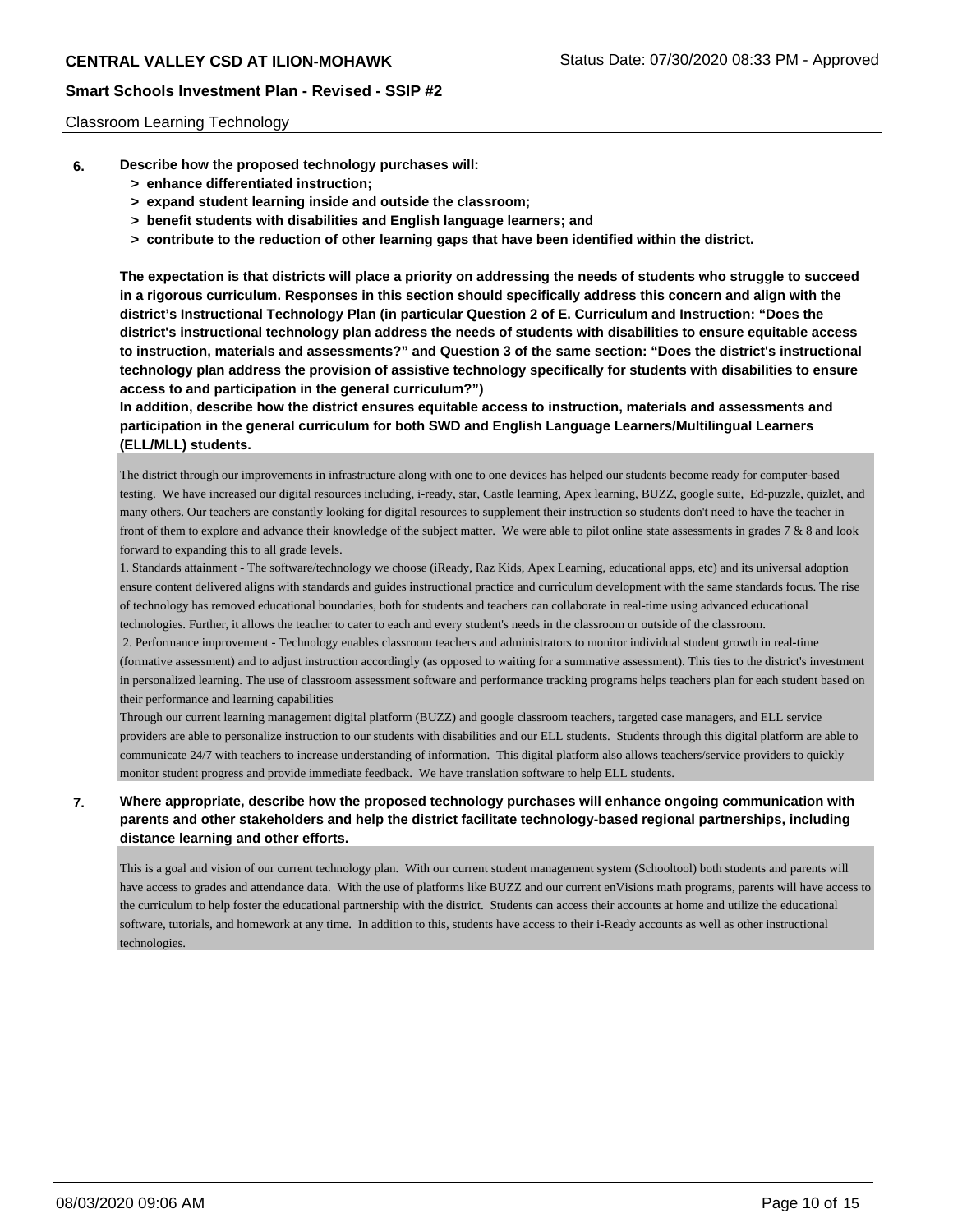### Classroom Learning Technology

**8. Describe the district's plan to provide professional development to ensure that administrators, teachers and staff can employ the technology purchased to enhance instruction successfully.**

**Note: This response should be aligned and expanded upon in accordance with your district's response to Question 1 of F. Professional Development of your Instructional Technology Plan: "Please provide a summary of professional development offered to teachers and staff, for the time period covered by this plan, to support technology to enhance teaching and learning. Please include topics, audience and method of delivery within your summary."**

There continues to be diverse and effective professional development opportunities for faculty and staff. Members of the Model Schools team from MORIC can provide both in-person and virtual training sessions. Educational Elements also is working with our district with training teachers with Personalized learning. Equally important, our two local BOCES offer PD that aligns with our goals. All trainings have occurred during the school day, after school, superintendent's days and over summer break. Also, ideally we will train specific staff on a specific subject matter, with the idea they will then become turn-key trainers, and be able to offer trainings to other staff members within the district. Central Valley Central School District realizes that the ability to effectively use technology is essential for success in the world today. To meet this reality, CVCSD will provide safe and equitable access to digital tools as an integral part of the learning and work environment. Accordingly, staff will use technology to: • Access and evaluate a variety of information resources • Explore content in engaging ways • Inspire creativity, productivity and innovation • Communicate and collaborate • Extend learning beyond the classroom and workplace • Contribute to society as responsible digital citizens.

- **9. Districts must contact one of the SUNY/CUNY teacher preparation programs listed on the document on the left side of the page that supplies the largest number of the district's new teachers to request advice on innovative uses and best practices at the intersection of pedagogy and educational technology.**
	- By checking this box, you certify that you have contacted the SUNY/CUNY teacher preparation program that supplies the largest number of your new teachers to request advice on these issues.

#### **9a. Please enter the name of the SUNY or CUNY Institution that you contacted.**

SUNY Oneonta

**9b. Enter the primary Institution phone number.**

#### 607-436-2613

**9c. Enter the name of the contact person with whom you consulted and/or will be collaborating with on innovative uses of technology and best practices.**

#### Dr. Paul Bischoff

- **10. To ensure the sustainability of technology purchases made with Smart Schools funds, districts must demonstrate a long-term plan to maintain and replace technology purchases supported by Smart Schools Bond Act funds. This sustainability plan shall demonstrate a district's capacity to support recurring costs of use that are ineligible for Smart Schools Bond Act funding such as device maintenance, technical support, Internet and wireless fees, maintenance of hotspots, staff professional development, building maintenance and the replacement of incidental items. Further, such a sustainability plan shall include a long-term plan for the replacement of purchased devices and equipment at the end of their useful life with other funding sources.**
	- $\boxtimes$  By checking this box, you certify that the district has a sustainability plan as described above.
- **11. Districts must ensure that devices purchased with Smart Schools Bond funds will be distributed, prepared for use, maintained and supported appropriately. Districts must maintain detailed device inventories in accordance with generally accepted accounting principles.**

By checking this box, you certify that the district has a distribution and inventory management plan and system in place.

**12. Please detail the type, quantity, per unit cost and total cost of the eligible items under each sub-category.**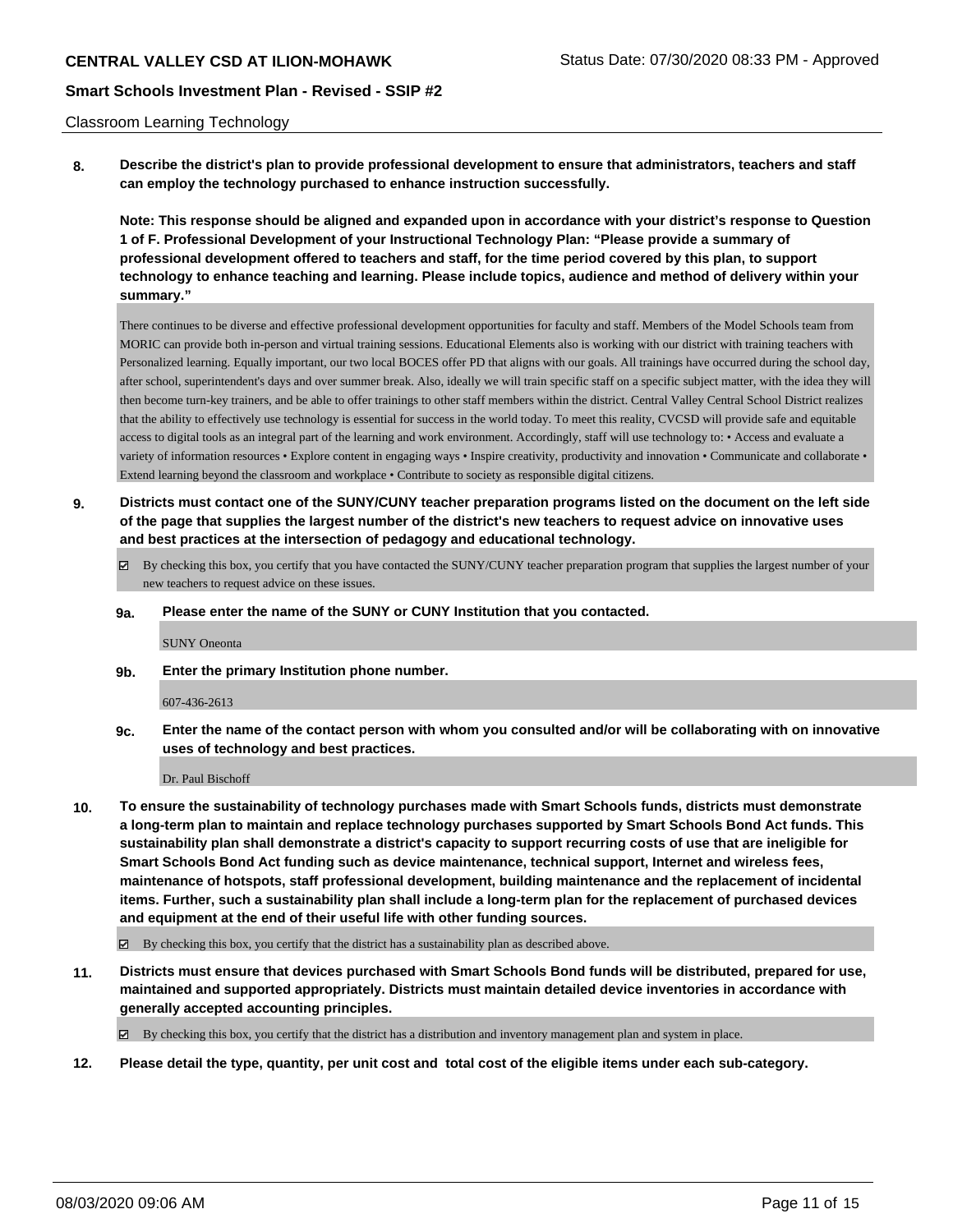# **CENTRAL VALLEY CSD AT ILION-MOHAWK** Status Date: 07/30/2020 08:33 PM - Approved

## **Smart Schools Investment Plan - Revised - SSIP #2**

Classroom Learning Technology

| Select the allowable expenditure<br>type.<br>Repeat to add another item under<br>each type. | Item to be Purchased                       | Quantity | Cost per Item | <b>Total Cost</b> |
|---------------------------------------------------------------------------------------------|--------------------------------------------|----------|---------------|-------------------|
| <b>Laptop Computers</b>                                                                     | Chromebooks (incl. management<br>licenses) | 1,100    | 245.00        | 269,500.00        |
| <b>Laptop Computers</b>                                                                     | <b>Student Laptops</b>                     | 36       | 520.00        | 18,720.00         |
| <b>Laptop Computers</b>                                                                     | <b>Teacher Laptops</b>                     | 36       | 510.25        | 18,369.00         |
| <b>Tablet Computers</b>                                                                     | iPads                                      | 50       | 394.00        | 19,700.00         |
| Interactive Whiteboards                                                                     | Interactive Displays                       | 54       | 2,100.00      | 113,400.00        |
| <b>Other Costs</b>                                                                          | Chromebook carts                           | 38       | 1,870.00      | 71,060.00         |
| <b>Other Costs</b>                                                                          | <b>Student Laptops carts</b>               |          | 800.00        | 800.00            |
| <b>Other Costs</b>                                                                          | iPad carts                                 |          | 1,300.00      | 1,300.00          |
|                                                                                             |                                            | 1,316    | 7,739.25      | 512,849           |

## **13. Final 2014-15 BEDS Enrollment to calculate Nonpublic Sharing Requirement (no changes allowed.)**

|            | l Public Enrollment | l Nonpublic Enrollment | <b>Total Enrollment</b> | l Nonpublic<br>l Percentage |
|------------|---------------------|------------------------|-------------------------|-----------------------------|
| Enrollment | 2,249               |                        | 2,249.00                | 0.00                        |

## **14. If you are submitting an allocation for Classroom Learning Technology complete this table.**

|                          | Public School Sub-Allocation | <b>Estimated Nonpublic Loan</b><br>Amount<br>(Based on Percentage Above) | Estimated Total Public and<br>Nonpublic Sub-Allocation |
|--------------------------|------------------------------|--------------------------------------------------------------------------|--------------------------------------------------------|
| Interactive Whiteboards  | 113,400.00                   | 0.00                                                                     | 113,400.00                                             |
| <b>Computer Servers</b>  | 0.00                         | 0.00                                                                     | 0.00                                                   |
| <b>Desktop Computers</b> | 0.00                         | 0.00                                                                     | 0.00                                                   |
| <b>Laptop Computers</b>  | 306,589.00                   | 0.00                                                                     | 306,589.00                                             |
| <b>Tablet Computers</b>  | 19,700.00                    | 0.00                                                                     | 19,700.00                                              |
| <b>Other Costs</b>       | 73,160.00                    | 0.00                                                                     | 73,160.00                                              |
| Totals:                  | 512,849.00                   | 0                                                                        | 512,849                                                |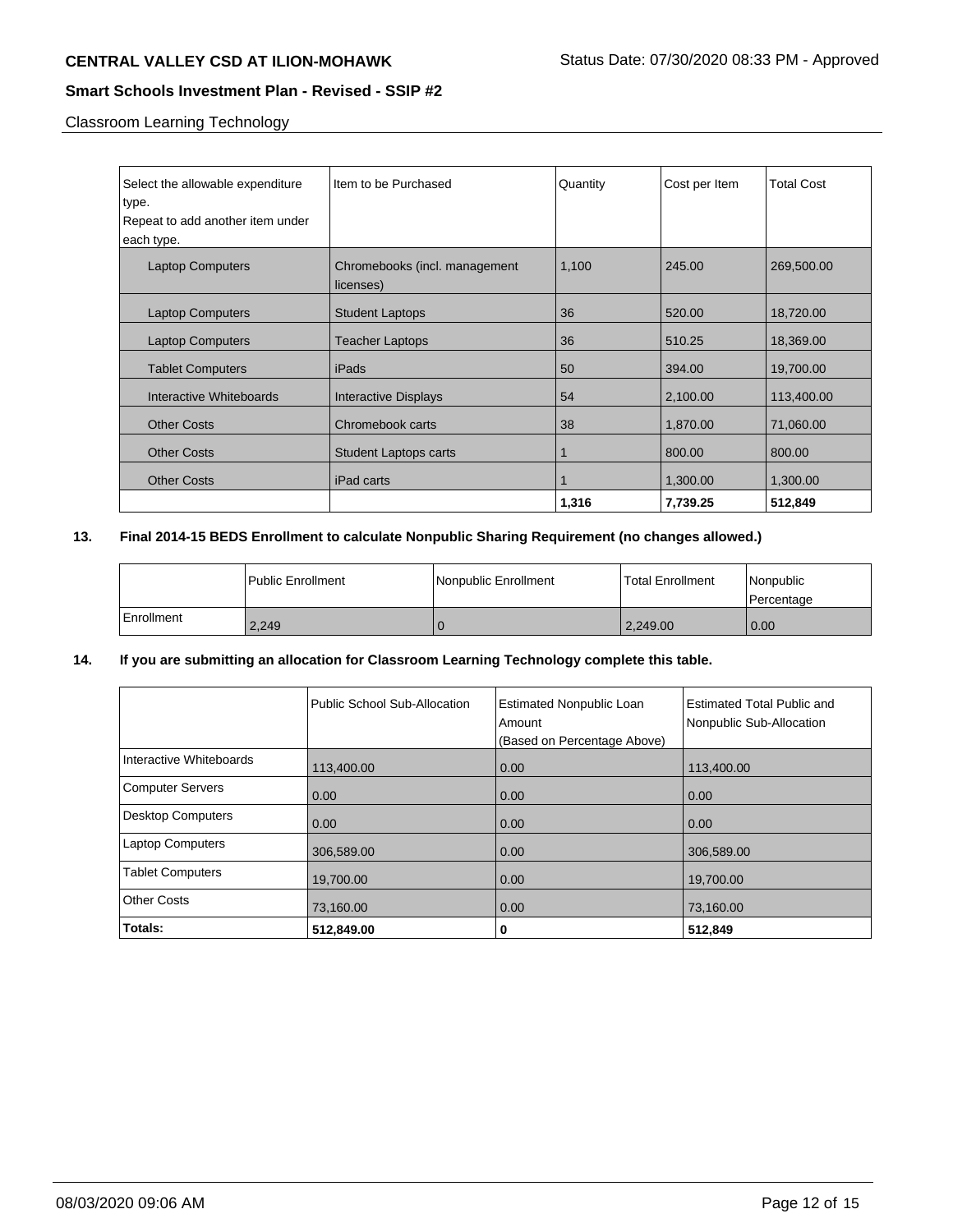### Pre-Kindergarten Classrooms

**1. Provide information regarding how and where the district is currently serving pre-kindergarten students and justify the need for additional space with enrollment projections over 3 years.**

(No Response)

- **2. Describe the district's plan to construct, enhance or modernize education facilities to accommodate prekindergarten programs. Such plans must include:**
	- **Specific descriptions of what the district intends to do to each space;**
	- **An affirmation that new pre-kindergarten classrooms will contain a minimum of 900 square feet per classroom;**
	- **The number of classrooms involved;**
	- **The approximate construction costs per classroom; and**
	- **Confirmation that the space is district-owned or has a long-term lease that exceeds the probable useful life of the improvements.**

(No Response)

**3. Smart Schools Bond Act funds may only be used for capital construction costs. Describe the type and amount of additional funds that will be required to support ineligible ongoing costs (e.g. instruction, supplies) associated with any additional pre-kindergarten classrooms that the district plans to add.**

(No Response)

**4. All plans and specifications for the erection, repair, enlargement or remodeling of school buildings in any public school district in the State must be reviewed and approved by the Commissioner. Districts that plan capital projects using their Smart Schools Bond Act funds will undergo a Preliminary Review Process by the Office of Facilities Planning.**

**Please indicate on a separate row each project number given to you by the Office of Facilities Planning.**

| Project Number |  |
|----------------|--|
| (No Response)  |  |
|                |  |

**5. Please detail the type, quantity, per unit cost and total cost of the eligible items under each sub-category.**

| Select the allowable expenditure | Item to be purchased | Quantity      | Cost per Item | <b>Total Cost</b> |
|----------------------------------|----------------------|---------------|---------------|-------------------|
| type.                            |                      |               |               |                   |
| Repeat to add another item under |                      |               |               |                   |
| each type.                       |                      |               |               |                   |
| (No Response)                    | (No Response)        | (No Response) | (No Response) | 0.00              |
|                                  |                      | U             | 0.00          |                   |

**6. If you have made an allocation for Pre-Kindergarten Classrooms, complete this table. Note that the calculated Total at the bottom of the table must equal the Total allocation for this category that you entered in the SSIP Overview overall budget.**

|                                          | Sub-Allocation |
|------------------------------------------|----------------|
| Construct Pre-K Classrooms               | (No Response)  |
| Enhance/Modernize Educational Facilities | (No Response)  |
| <b>Other Costs</b>                       | (No Response)  |
| Totals:                                  | 0.00           |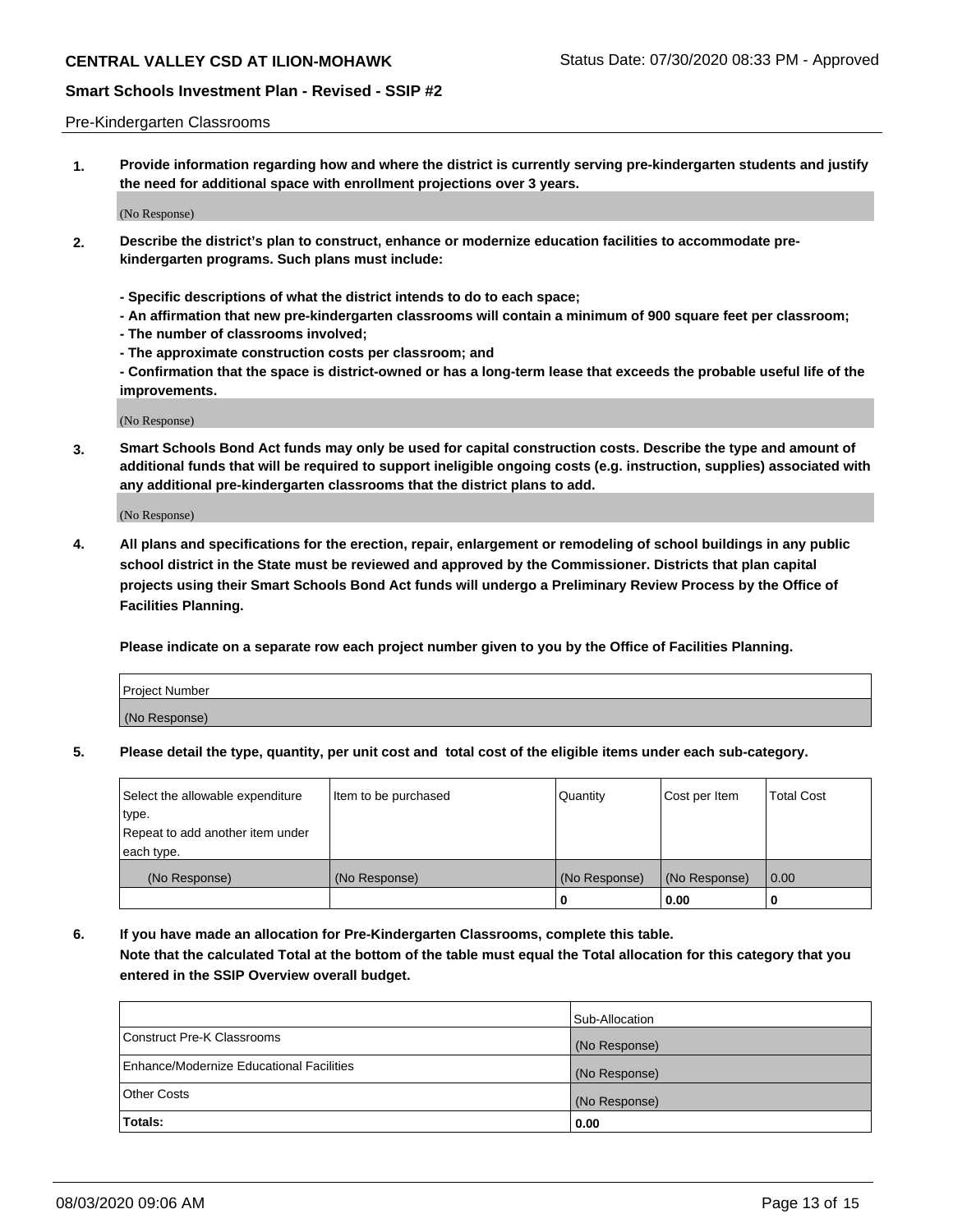Replace Transportable Classrooms

**1. Describe the district's plan to construct, enhance or modernize education facilities to provide high-quality instructional space by replacing transportable classrooms.**

(No Response)

**2. All plans and specifications for the erection, repair, enlargement or remodeling of school buildings in any public school district in the State must be reviewed and approved by the Commissioner. Districts that plan capital projects using their Smart Schools Bond Act funds will undergo a Preliminary Review Process by the Office of Facilities Planning.**

**Please indicate on a separate row each project number given to you by the Office of Facilities Planning.**

| Project Number |  |
|----------------|--|
|                |  |
|                |  |
|                |  |
| (No Response)  |  |
|                |  |
|                |  |

**3. For large projects that seek to blend Smart Schools Bond Act dollars with other funds, please note that Smart Schools Bond Act funds can be allocated on a pro rata basis depending on the number of new classrooms built that directly replace transportable classroom units.**

**If a district seeks to blend Smart Schools Bond Act dollars with other funds describe below what other funds are being used and what portion of the money will be Smart Schools Bond Act funds.**

(No Response)

**4. Please detail the type, quantity, per unit cost and total cost of the eligible items under each sub-category.**

| Select the allowable expenditure           | Item to be purchased | Quantity      | Cost per Item | <b>Total Cost</b> |
|--------------------------------------------|----------------------|---------------|---------------|-------------------|
| ∣type.<br>Repeat to add another item under |                      |               |               |                   |
| each type.                                 |                      |               |               |                   |
| (No Response)                              | (No Response)        | (No Response) | (No Response) | 0.00              |
|                                            |                      | 0             | 0.00          |                   |

**5. If you have made an allocation for Replace Transportable Classrooms, complete this table. Note that the calculated Total at the bottom of the table must equal the Total allocation for this category that you entered in the SSIP Overview overall budget.**

|                                                | Sub-Allocation |
|------------------------------------------------|----------------|
| Construct New Instructional Space              | (No Response)  |
| Enhance/Modernize Existing Instructional Space | (No Response)  |
| <b>Other Costs</b>                             | (No Response)  |
| Totals:                                        | 0.00           |